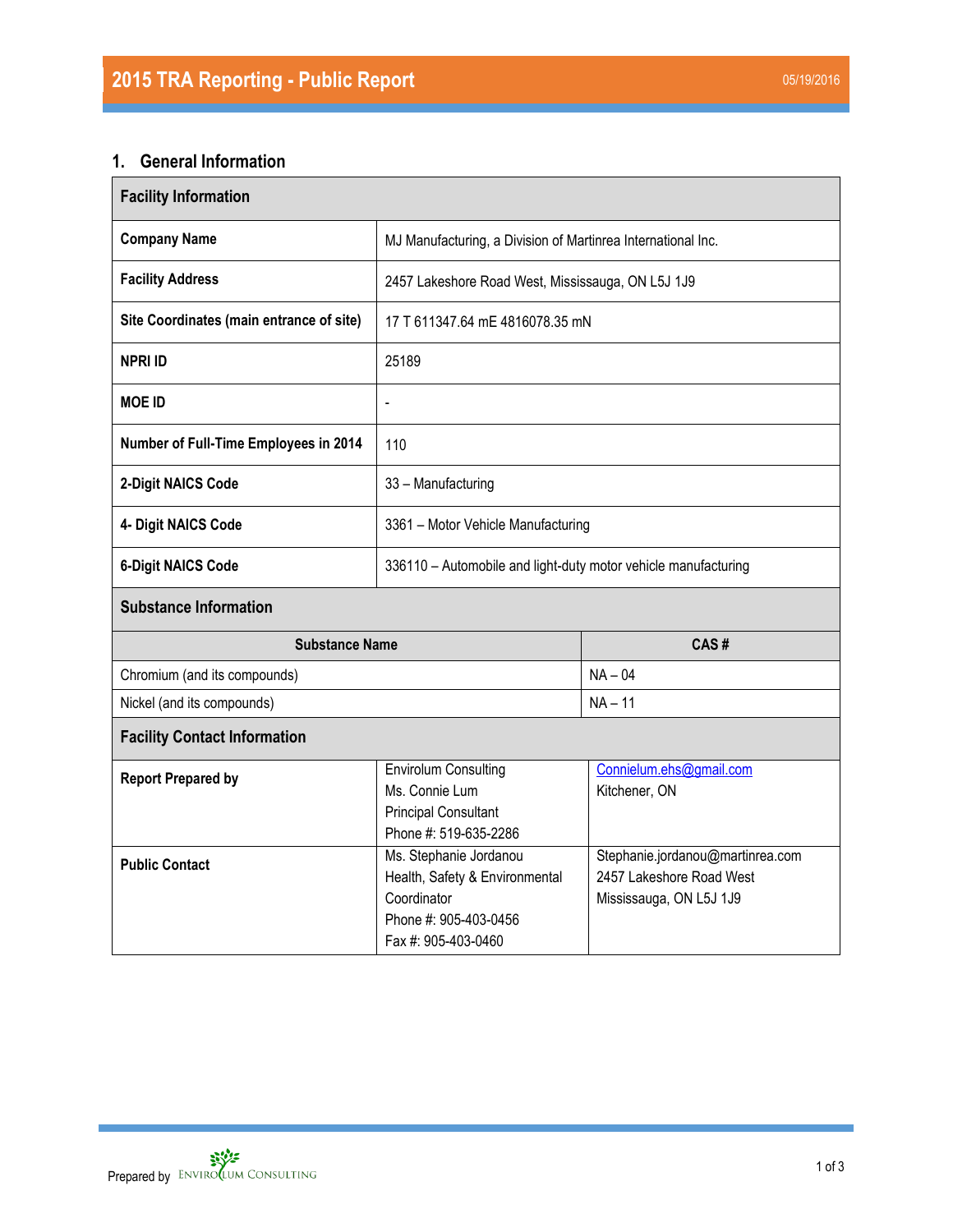## **2. Toxic Substance Accounting Summary**

Facility-wide Amounts of Toxic Substances Reported for 2015:

| <b>Substance Name</b>        | Used      | <b>Created</b>           | <b>Contained In</b><br><b>Product</b> | <b>Release</b><br>to Air | Disposed /<br><b>Recycled</b> |
|------------------------------|-----------|--------------------------|---------------------------------------|--------------------------|-------------------------------|
| Chromium (and its compounds) | 10 to 100 | $\overline{\phantom{a}}$ | 10 to 100                             | $0$ to 1                 | 10 to 100                     |
| Nickel (and its compounds)   | 10 to 100 | $\overline{\phantom{a}}$ | 10 to 100                             | 0 to 1                   | 1 to 10                       |

**NOTE:** Units are expressed in tonnes, unless otherwise indicated. '-- ' indicates not applicable.

## **3. Quantification Comparison to Previous Year**

### 3.1 Chromium (and its compounds)

|                                 | <b>Unit</b> | 2015                     | 2014      | Change<br>(Unit)    | Change<br>(%) | <b>Rationale for Change</b>                |
|---------------------------------|-------------|--------------------------|-----------|---------------------|---------------|--------------------------------------------|
| Used                            | Tonnes      | 10 to 100                | 10 to 100 | ↓ 10 to 100         | 441.2         | Decrease in                                |
| Created                         | --          |                          | --        |                     | --            | purchase/production of<br>stainless steel. |
| <b>Contained In Product</b>     | Tonnes      | 10 to 100                | 10 to 100 | ↓ 10 to 100         | 451.7         |                                            |
| Release to Air                  | Tonnes      | $0$ to 1                 | $0$ to 1  | $\downarrow$ 0 to 1 | 462.5         |                                            |
| Release to Water                | --          | $\overline{\phantom{a}}$ | --        |                     | --            |                                            |
| On-site Disposal                | --          | $-$                      | --        |                     | --            |                                            |
| <b>Transferred for Disposal</b> | --          | --                       | --        | --                  | --            |                                            |
| Transferred for<br>Recycling    | Tonnes      | 10 to 100                | 10 to 100 | 0                   | 0             |                                            |

## 3.2 Nickel (and its compounds)

|                                 | Unit   | 2015      | 2014      | Change<br>(Unit)       | Change<br>(%) | <b>Rationale for Change</b>                |
|---------------------------------|--------|-----------|-----------|------------------------|---------------|--------------------------------------------|
| Used                            | Tonnes | 10 to 100 | 10 to 100 | ↓ 10 to 100            | 441.2         | Decrease in                                |
| Created                         | --     | $- -$     | --        | --                     | --            | purchase/production of<br>stainless steel. |
| <b>Contained In Product</b>     | Tonnes | 10 to 100 | 10 to 100 | $\downarrow$ 10 to 100 | $+51.7$       |                                            |
| Release to Air                  | Tonnes | $0$ to 1  | $0$ to 1  | $\downarrow$ 0 to 1    | 462.5         |                                            |
| Release to Water                | --     | $-$       | --        |                        | --            |                                            |
| On-site Disposal                | --     | $-$       | --        | --                     | --            |                                            |
| <b>Transferred for Disposal</b> | --     |           | --        | --                     | --            |                                            |
| Transferred for<br>Recycling    | Tonnes | 1 to 100  | 1 to 10   | 0                      | 0             |                                            |

## **4. Objectives**

MJ Manufacturing prides itself on technological innovation in order to produce high quality products in an environmentally responsible manner. We will strive to optimize the use and reduce the releases of Chromium and Nickel at the facility. Further, this plan will determine the technical and economic feasibility of each option to determine which, if any, are viable for implementation at this time.